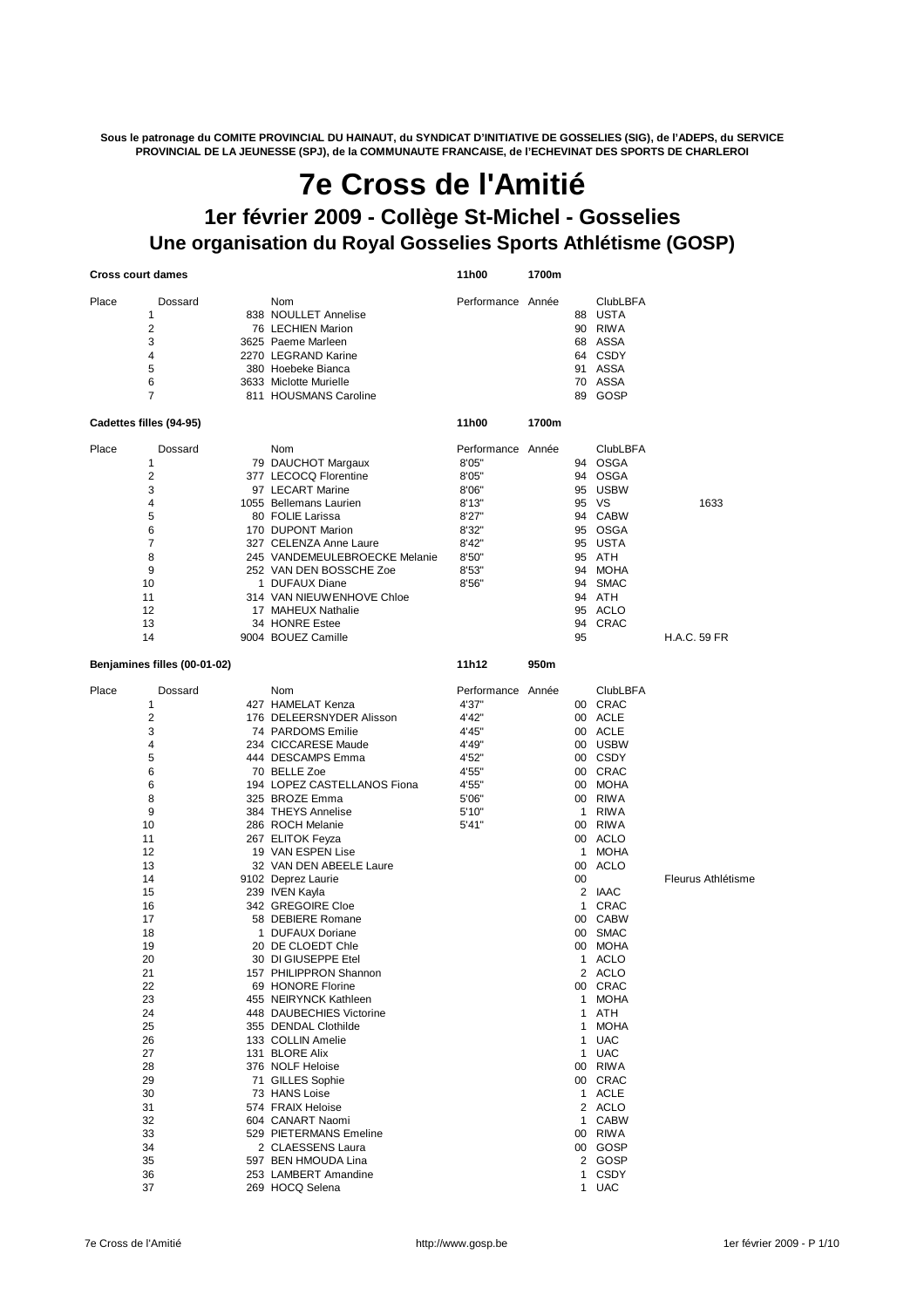|       | Benjamins Garçons (00-01-02) |                                        | 11h18             | 950m |                |                 |                        |
|-------|------------------------------|----------------------------------------|-------------------|------|----------------|-----------------|------------------------|
| Place | Dossard                      | Nom                                    | Performance Année |      |                | <b>ClubLBFA</b> |                        |
|       | 1                            | 213 MUSEUR Tanguy                      | 4'22"             |      |                | 00 USBW         |                        |
|       | $\overline{2}$               | 147 PHILIPPRON Tyson                   | 4'24"             |      | 00             | <b>ACLO</b>     |                        |
|       | 3                            | 326 ANTOINE Gilles                     | 4'26"             |      | 00             | <b>CSDY</b>     |                        |
|       | 4                            | 370 MAGGIOLINI Luca                    | 4'30"             |      | 00             | CSDY            |                        |
|       | 5                            | 141 MIROIR Dorian                      | 4'35"             |      |                | 00 DS           |                        |
|       | 6                            | 358 VANDENBOSCH Gilles                 | 4'36"             |      | 00             | OSGA            |                        |
|       | $\overline{7}$               | 357 VINCENT Johan                      | 4'42"             |      | 00             | OSGA            |                        |
|       | 8                            | 30 CRUYPENNINCK Zakaria                | 4'42"             |      |                | 00 ACLO         |                        |
|       | 9                            | 331 DIARD Simon                        | 4'46"             |      | 00             | CSDY            |                        |
|       | 10                           | 249 SONNTAG Axel                       | 4'50"             |      | 00             | CRAC            |                        |
|       | 11                           | 197 DAMBRIN Baptiste                   |                   |      | 00             | OSGA            |                        |
|       | 12                           | 537 BESEME Cyprien                     |                   |      |                | 00 CABW         |                        |
|       | 13                           |                                        |                   |      | $00\,$         | UAC             |                        |
|       | 14                           | 366 MATHURIN Ronan<br>39 LEONARD Louis |                   |      |                | CSDY            |                        |
|       |                              |                                        |                   |      | 00             |                 |                        |
|       | 15                           | 1 KORTLEVEN Thibault                   |                   |      | $\mathbf{1}$   | GOSP            |                        |
|       | 16                           | 1469 Vanheuverbeke Julien              |                   |      | 00             | <b>ASSA</b>     |                        |
|       | 17                           | 9501 Kempeneers Jeff                   |                   |      | 00             |                 | Sart-Messire Guillaume |
|       | 18                           | 201 BERNAERS Adrien                    |                   |      | $00\,$         | <b>RIWA</b>     |                        |
|       | 19                           | 323 JAUGNAU Adrien                     |                   |      | 00             | ONH             |                        |
|       | 20                           | 374 LAURENT Ludovic                    |                   |      | 00             | <b>RIWA</b>     |                        |
|       | 21                           | 40 DUFOUR Benjamin                     |                   |      | 00             | <b>CSDY</b>     |                        |
|       | 22                           | 9506 Novak Adrien                      |                   |      | 00             |                 | Gembloux               |
|       | 23                           | 532 COULON Charles                     |                   |      | $00\,$         | CSDY            |                        |
|       | 24                           | 594 HALLEUX Lionel                     |                   |      | 00             | RIWA            |                        |
|       | 25                           | 681 DELCAMPE Martin                    |                   |      |                | 1 UAC           |                        |
|       | 26                           | 706 LAMBOTTE Guillaume                 |                   |      |                | 00 CRAC         |                        |
|       | 27                           | 1467 Labeau Valentin                   |                   |      | 1              | <b>ASSA</b>     |                        |
|       | 28                           | 356 LETE Gauthier                      |                   |      | 00             | <b>OSGA</b>     |                        |
|       | 29                           | 9103 Deprez Baptiste                   |                   |      | $\overline{2}$ |                 | Fleurus Athlétisme     |
|       | 30                           | 13 ROLAND Bastien                      |                   |      | 00             | <b>MOHA</b>     |                        |
|       | 31                           | 646 VERSCHRAEGEN Gauthier              |                   |      | 00             | <b>RIWA</b>     |                        |
|       | 32                           | 784 CONRARDY Louis                     |                   |      |                | 00 FLEU         |                        |
|       | 33                           | 150 RUSSO Filippe                      |                   |      |                | 00 UAC          |                        |
|       | 34                           | 349 FINFE Lucas                        |                   |      | $\overline{2}$ | MOHA            |                        |
|       | 35                           | 28 VAN WIN Matthieu                    |                   |      | 1              | <b>ACLO</b>     |                        |
|       | 36                           | 747 FRAIX Emmanuel                     |                   |      |                | 00 ACLO         |                        |
|       | 37                           | 482 MATHURIN Aurian                    |                   |      |                | 2 UAC           |                        |
|       |                              |                                        |                   |      | 2              | CABW            |                        |
|       | 38                           | 659 VERMYLEN Marius                    |                   |      |                |                 |                        |
|       | 39                           | 783 RAHIR Alexandre                    |                   |      | $\mathbf{1}$   | GOSP            |                        |
|       | 40                           | 2 LEGROS Thomas                        |                   |      | 1              | GOSP            |                        |
|       | 41                           | 9104 Gérard Thomas                     |                   |      | 00             |                 | Fleurus Athlétisme     |
|       | 42                           | 680 AMATO Anthony                      |                   |      | 1              | CRAC            |                        |
|       | 43                           | 313 ANGELINI Pierino                   |                   |      | 1              | <b>CABW</b>     |                        |
|       | 44                           | 466 ANTHOINE Gilles Nicolas            |                   |      | 1              | <b>FLEU</b>     |                        |
|       | 45                           | 342 MOMMAERTS Brandon                  |                   |      |                | 2 UAC           |                        |
|       | 46                           | 503 BAUDET Amaury                      |                   |      |                | 2 ONH           |                        |
|       | 47                           | 688 PONCELET Jason                     |                   |      | 00             | <b>FLEU</b>     |                        |
|       | 48                           | 9510 Drouillon Hugo                    |                   |      | 00             |                 | Béguinage Nivelles     |
|       | 49                           | 4 BETS Eliott                          |                   |      | 00             | GOSP            |                        |
|       | 50                           | 9514 Kabeya Joao                       |                   |      | 00             |                 |                        |
|       | 51                           | 198 DEMESSE Matheo                     |                   |      | 1              | <b>ACTE</b>     |                        |
|       | 52                           | 9509 Monbaliu Nathan                   |                   |      | 2              |                 | Jumet                  |
|       | 53                           | 467 ZGAJEWSKI Corentin                 |                   |      | 00             | ACLO            |                        |
|       | 54                           | 469 ZGAJEW SKI Emilien                 |                   |      | 2              | ACLO            |                        |
|       | 55                           | 9704 CONRARDY Victor                   |                   |      | $\overline{2}$ |                 | GPF1                   |
|       |                              |                                        |                   |      |                |                 |                        |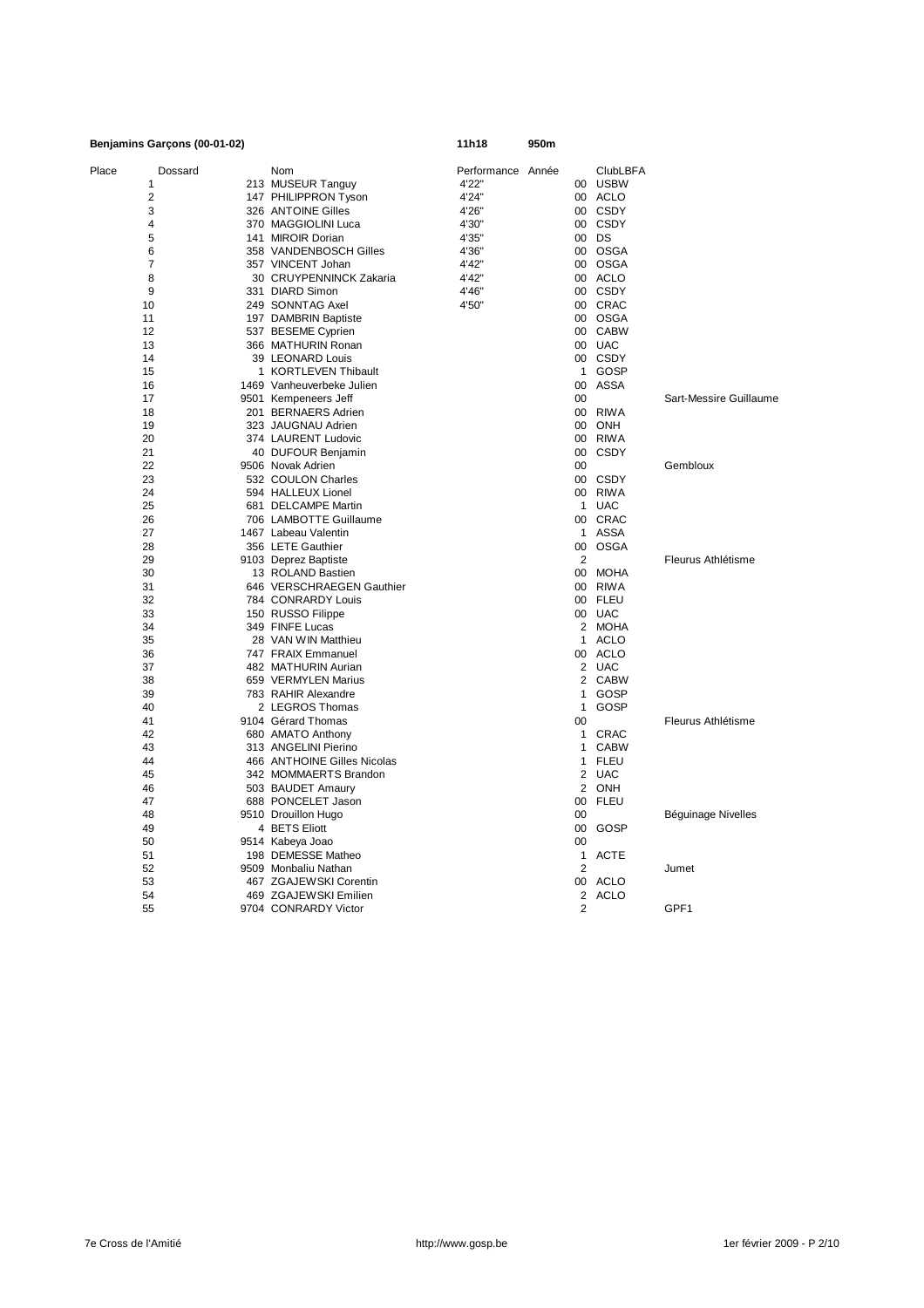|       | <b>Cross court messieurs</b> |                              | 11h24             | 2800m |    |                 |                        |
|-------|------------------------------|------------------------------|-------------------|-------|----|-----------------|------------------------|
| Place | Dossard                      | Nom                          | Performance Année |       |    | <b>ClubLBFA</b> |                        |
|       | 1                            | 5 COPPENS Cedric             | 10'07"            |       |    | 91 CABW         |                        |
|       | 2                            | 1171 LAUWERS Aurelien        | 10'09"            |       |    | 85 CABW         |                        |
|       | 3                            | 9502 Molino Nivolas          | 10'16"            |       |    | 82 ESM          |                        |
|       | 4                            | 1226 BENOIT Thomas           | 10'27"            |       |    | 81 CABW         |                        |
|       | 5                            | 9012 Buelens Matthieu        | 10'40"            |       | 82 |                 | <b>Fleurus Presles</b> |
|       | 6                            | 1279 COLONVAL Nicolas        | 10'58"            |       |    | 86 FLEU         |                        |
|       | $\overline{7}$               | 121 BOUTAHER Elias           | 11'08"            |       |    | 91 CABW         |                        |
|       | 8                            | 3633 CHANOINE Pascal         | 11'18"            |       |    | 65 ATH          |                        |
|       | 9                            | 1172 BAUWENS Frederic        | 11'34"            |       |    | 82 CABW         |                        |
|       | 10                           | 1327 DARDENNE Bertrand       | 11'43"            |       |    | 74 FLEU         |                        |
|       | 11                           | 1190 SCARNIERE Christel      |                   |       |    | 77 UAC          |                        |
|       | 12                           | 9101 Imprugas Nicolas        |                   |       | 89 |                 |                        |
|       | 13                           | 1169 KINDERMANS Nicolas      |                   |       |    | 87 CABW         |                        |
|       | 14                           | 9011 Grandio Quijada Anthony |                   |       | 90 |                 | Metz Triathlon         |
|       | 15                           | 1536 RIGUELLE Francois       |                   |       |    | 81 FLEU         |                        |
|       | 16                           | 3958 EMOND Gilles            |                   |       |    | 62 CSDY         |                        |
|       | 17                           | 1080 FLORINS Arnaud          |                   |       |    | 80 UAC          |                        |
|       | 18                           | 3599 GOBERT Benoit           |                   |       |    | 67 UAC          |                        |
|       | 19                           | 3623 DUSAUSSOIS Michel       |                   |       |    | 60 ACLO         |                        |
|       | 20                           | 4126 DESMETTE Hugues         |                   |       |    | 66 USTA         |                        |
|       | 21                           | 4125 BARA Damien             |                   |       | 69 | USTA            |                        |
|       | 22                           | 9014 Drau Jean-Philippe      |                   |       | 00 |                 | <b>ACTE</b>            |
|       | 23                           | 3494 NYSTEN Bernard          |                   |       |    | 62 CSDY         |                        |
|       | 24                           | 4084 SCOUPPE Alain           |                   |       |    | 53 USBW         |                        |
|       | 25                           | 20 MALJEAN Benjamin          |                   |       |    | 91 CRAC         |                        |
|       | 26                           | 3580 POTTIER Philippe        |                   |       |    | 72 USTA         |                        |
|       | 27                           | 3646 LEROY Marc              |                   |       | 65 | <b>USBW</b>     |                        |
|       | 28                           | 9016 Culpin Philippe         |                   |       | 65 |                 | <b>ACTE</b>            |
|       | 29                           | 9015 Vandevelde Luc          |                   |       | 63 |                 | <b>THURE</b>           |
|       | 30                           | 3770 STIL Eddy               |                   |       |    | 61 UAC          |                        |
|       | 31                           | 3771 LEONARD Francis         |                   |       |    | 54 UAC          |                        |
|       | 32                           | 6155 Hoebeke Ronny           |                   |       |    | 67 ASSA         |                        |
|       | 33                           | 3600 DEBOUCK Yves            |                   |       | 60 | <b>UAC</b>      |                        |
|       | Scolaires filles (92-93)     |                              | 11h39             | 2800m |    |                 |                        |
| Place | Dossard                      | Nom                          | Performance Année |       |    | <b>ClubLBFA</b> |                        |
|       | 1                            | 2048 MONFILS Pauline         | 11'30             |       |    | 92 CABW         |                        |
|       | 2                            | 2320 De Paermentier Saskia   | 11'51             |       |    | 93 VS           |                        |
|       | 3                            | 2038 DECAUWE Kelly           | 12'52             |       |    | 92 USTA         |                        |
|       | 4                            | 2330 Walraed Delfien         | 13'10             |       | 92 | VS              |                        |
|       | 5                            | 9005 Josquin Claire          | 13'19             |       | 93 |                 | HAC 59 FR              |

6 2606 Drera Anais 13'27 92 ASSA 7 2326 Van De Velde Lore 13'39 93 VS 8 2070 VIGLIUCCI Laetitia 14'07 92 UAC 9 2002 CAPPART Kim 14'51 93 RIWA 10 1906 FILEE Emeline 16'52 93 UAC

Place Dossard Nom Nom Performance Année ClubLBFA<br>190 CRAC 1 13 BOUVY Sarah 1 20'15 90 CRAC 1 1 13 BOUVY Sarah 1 20'15 90 CRAC<br>
2 30 D HERDE Gisele 21'08 91 CABW<br>
3 82 DROFIAK Sophie 22'20 90 CABW 2 30 D HERDE Gisele 21'08 91 CABW 3 82 DROFIAK Sophie 22'20 90 CABW

**Juniores dames (90-91) 11h39 4100m**

11 9006 Poulain Fanny 18'00 93 HAC 59 FR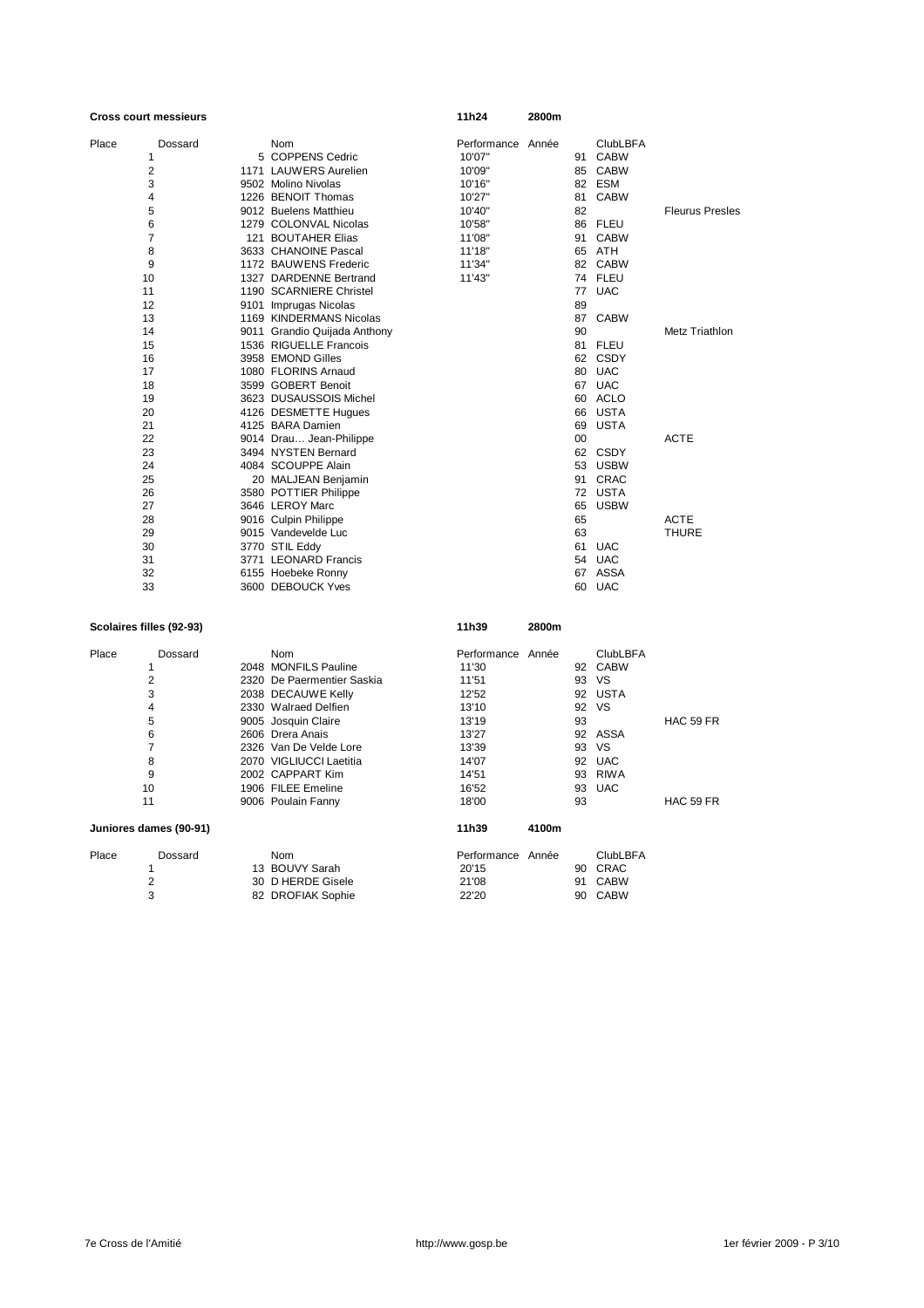|       | Masters dames (73 et avant) |                              | 11h39             | 4100m |    |                 |            |
|-------|-----------------------------|------------------------------|-------------------|-------|----|-----------------|------------|
| Place | Dossard                     | Nom                          | Performance Année |       |    | <b>ClubLBFA</b> |            |
|       |                             | 2386 DESMET Bernadette       | 19'15             |       | 62 | <b>USBW</b>     |            |
|       | 2                           | 9018 Mellaerts Lisiane       | 20'56             |       | 67 |                 | Gerpinnes  |
|       | 3                           | 2279 EDRIAT Nathalie*        | 21'11             |       | 66 | <b>CABW</b>     |            |
|       | 4                           | 2281 PARISIS Marie Christine | 21'12             |       | 55 | ACLO            |            |
|       | 5                           | 2460 LEFEBVRE Christel       | 22'04             |       | 73 | <b>MOHA</b>     |            |
|       | 6                           | 2571 BURY Claudine           | 22'17             |       | 53 | ACLO            |            |
|       | 7                           | 9504 Hoquart Bernadette      | 22'41             |       | 59 |                 | Gerpinnes  |
|       | 8                           | 9013 Rolin Martine           | 23'08             |       | 56 |                 | Acco-ESM   |
|       | 9                           | 9100 Vanesse Myriam          | 23'21             |       | 64 |                 | <b>HTT</b> |
|       | 10                          | 2401 VAN WERST Marie Claude  | 23'25             |       | 63 | <b>UAC</b>      |            |
|       | 11                          | 2333 HAMAIDE Isabelle        | 23'38             |       | 61 | <b>CABW</b>     |            |
|       | 12                          | 2327 GEVENOIS Marie Rose     | 23'48             |       | 50 | <b>UAC</b>      |            |
|       | 13                          | 2285 DECROIX Murielle        | 23'53             |       | 68 | CRAC            |            |
|       | 14                          | 820 ADANT France             | 26'20             |       | 76 | <b>FLEU</b>     |            |
|       | 15                          | 2324 GOSSELIN Maryline       | 28'05             |       | 66 | ACLO            |            |
|       | 16                          | 942 PROVENZANO Sylvia        |                   |       | 78 | ACLO            |            |
|       | 17                          | 983 CLIN Nathalie            |                   |       | 75 | ACLO            |            |
|       | Seniores dames (74-89)      |                              | 11h39             | 5400m |    |                 |            |
|       |                             |                              |                   |       |    |                 |            |

Place Dossard Nom Performance Année ClubLBFA 1 937 FROMENT Sabine 23'13 75 ACCO 2 949 SAUSSEZ Amelie 27'08 88 CABW 3 838 NOULLET Annelise 88 USTA 4 812 SERVAIS Isabelle 77 ACLO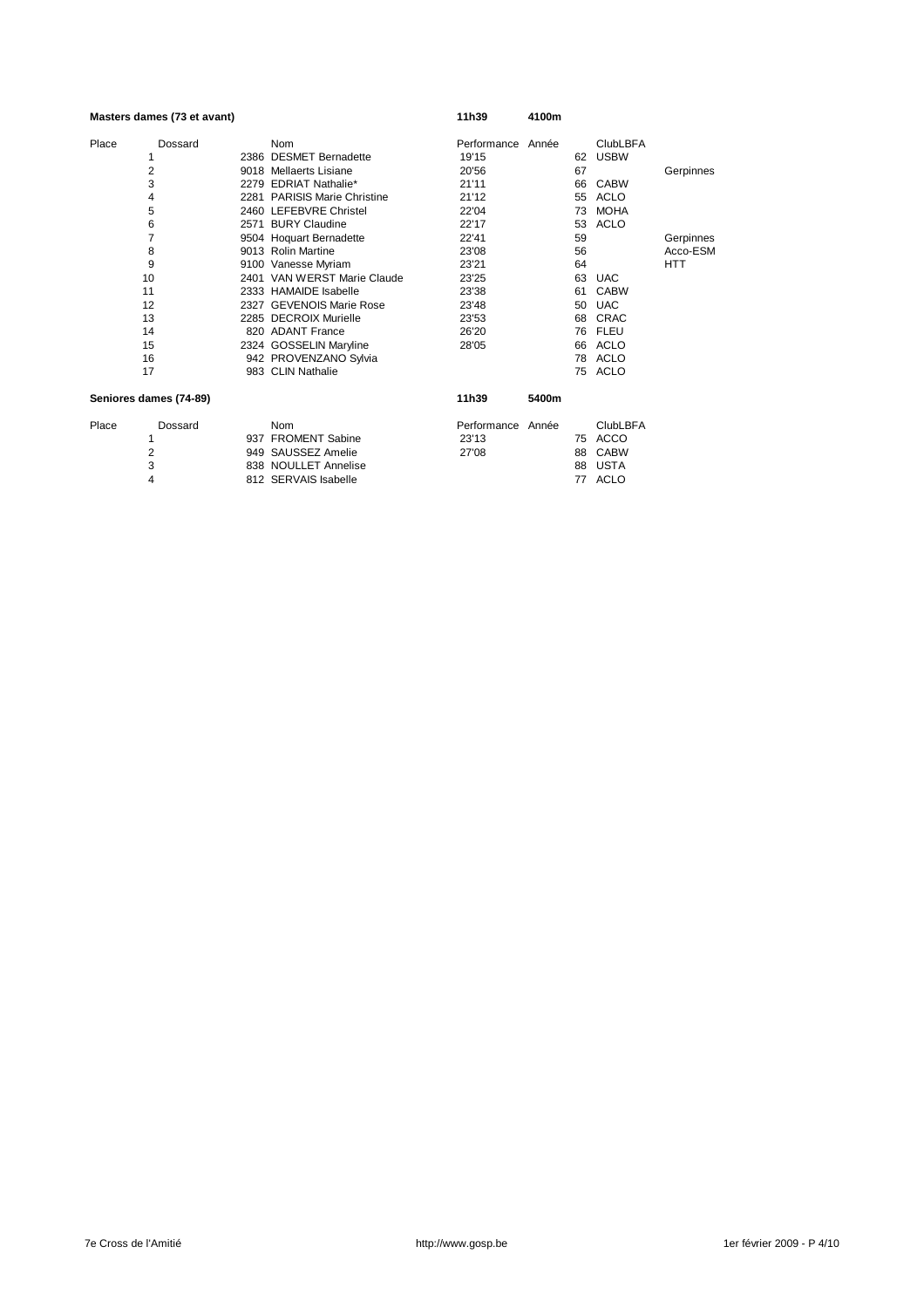| Pupilles garçons (98-99) |                                                     | 12h09             | 950m |    |                    |                      |
|--------------------------|-----------------------------------------------------|-------------------|------|----|--------------------|----------------------|
| Place<br>Dossard         | Nom                                                 | Performance Année |      |    | <b>ClubLBFA</b>    |                      |
| 1                        | 3051 KORTLEVEN Xavier                               | 3'57              |      | 98 | GOSP               |                      |
| 2                        | 3281 TASSET Nathan                                  | 3'57              |      |    | 98 USBW            |                      |
| 3                        | 3258 DEBOSSCHERE Clement                            | 4'09              |      |    | 98 ATH             |                      |
| 4                        | 3214 VERSTRAETE Edouard                             | 4'09              |      | 98 | USTA               |                      |
| 5                        | 3368 HOGNE Florian                                  | 4'20              |      |    | 98 ONH             |                      |
| 6                        | 3492 BROZE Jean                                     | 4'22              |      | 99 | <b>RIWA</b>        |                      |
| 7                        | 5758 HUVELLE Joris                                  | 4'24              |      | 99 | ATH                |                      |
| 8                        | 9520 Coniglio Sebastien                             | 4'29              |      | 98 |                    | <b>Saint Servais</b> |
| 9<br>10                  | 3370 HEROUFOSSE Gauthier<br>3369 VANDEVILLE Barnabe | 4'30              |      | 98 | 99 CSDY            |                      |
| 11                       | 5730 WILLOCQ Simon                                  |                   |      | 99 | ONH<br><b>UAC</b>  |                      |
| 12                       | 3103 SAVARY Jeremy                                  |                   |      |    | 98 CSDY            |                      |
| 13                       | 3104 LENAERTZ Florent                               |                   |      |    | 98 CSDY            |                      |
| 14                       | 3390 MOMMAERTS Jason                                |                   |      |    | 98 UAC             |                      |
| 15                       | 9519 Goffaux Noé                                    |                   |      | 99 |                    | <b>Saint Servais</b> |
| 16                       | 3264 VAN MOORSEL Colas                              |                   |      |    | 99 RIWA            |                      |
| 17                       | 3634 STAVART Corentin                               |                   |      |    | 99 CSDY            |                      |
| 18                       | 3108 BONKOWSKI Olivier                              |                   |      |    | 99 CSDY            |                      |
| 19                       | 3517 ZGAJEWSKI Mederic                              |                   |      |    | 99 ACLO            |                      |
| 20                       | 3523 HENNAUX Alexandre                              |                   |      |    | 99 CABW            |                      |
| 21                       | 3086 GILBERT Florian                                |                   |      |    | 99 CABW            |                      |
| 22                       | 3391 LOUYET Benoit                                  |                   |      | 99 | <b>UAC</b>         |                      |
| 23                       | 3077 SEUTIN Bastien                                 |                   |      |    | 99 MOHA            |                      |
| 24                       | 3088 BOUQUIAUX Simon                                |                   |      |    | 99 CABW            |                      |
| 25                       | 3154 ROSITANO Theo                                  |                   |      |    | 99 CRAC            |                      |
| 26                       | 3681 BRONCHART Charles                              |                   |      |    | 99 ATH             |                      |
| 27                       | 9105 Descamp Gaspard                                |                   |      |    | 99 CSDY            |                      |
| 28                       | 3566 DRAUX Axel                                     |                   |      |    | 99 ACTE            |                      |
| 29                       | 3224 GHISLAIN William                               |                   |      |    | 98 UAC             |                      |
| 30                       | 3693 WIMLOT Guillaume                               |                   |      |    | 98 ACLO            |                      |
| 31                       | 3734 FOSTIER Reno                                   |                   |      |    | 99 FLEU            |                      |
| 32                       | 3392 WALSH Nathan                                   |                   |      |    | 99 MOHA            |                      |
| 33                       | 3107 COLLE Florian                                  |                   |      |    | 99 CSDY            |                      |
| 34                       | 3300 AUQUIER Florent                                |                   |      |    | 98 MOHA            |                      |
| 35                       | 3467 HOUSSONLOGE Quentin                            |                   |      |    | 98 RIWA            |                      |
| 36                       | 3491 FRANCOTTE Thibaut                              |                   |      |    | 99 RIWA            |                      |
| 37                       | 3526 VLASSAKOUDIS Yannick                           |                   |      |    | 98 UAC             |                      |
| 38                       | 5715 BEN HMOUDA Hichem                              |                   |      |    | 99 GOSP<br>98 ACLO |                      |
| 39<br>40                 | 3692 WIMLOT Hadrien<br>3263 STRUYF Gregory          |                   |      |    | 98 RIWA            |                      |
| 41                       | 3159 PAREZ Henri                                    |                   |      |    | 99 ACLE            |                      |
| 42                       | 3153 SYLLA Kylian                                   |                   |      |    | 99 CRAC            |                      |
| 43                       | 3631 DESCAMPS Victor                                |                   |      |    | 99 CSDY            |                      |
| 44                       | 3302 VANDEVOORDE Mathias                            |                   |      |    | 98 CRAC            |                      |
| 45                       | 3469 ILBOUDO Mamadou                                |                   |      |    | 99 RIWA            |                      |
| 46                       | 3413 TACK Pierre                                    |                   |      |    | 99 UAC             |                      |
| 47                       | 3277 LEROY Kevin                                    |                   |      |    | 98 USBW            |                      |
| 48                       | 5720 VANDEREECKEN Hugo                              |                   |      |    | 98 CSDY            |                      |
| 49                       | 3405 MARLIER Cyril                                  |                   |      |    | 98 CRAC            |                      |
| 50                       | 3429 DOUTRELIGNE Simon                              |                   |      |    | 99 RIWA            |                      |
| 51                       | 3528 JOBLIN Colin                                   |                   |      |    | 99 RIWA            |                      |
| 52                       | 3262 LEDECQ Nicolas                                 |                   |      |    | 99 RIWA            |                      |
| 53                       | 3727 LIMAUGE Adrien                                 |                   |      |    | 99 CABW            |                      |
| 54                       | 3468 FILEE Francois                                 |                   |      |    | 98 RIWA            |                      |
| 55                       | 3388 MASALA Flavio                                  |                   |      |    | 99 ACLO            |                      |
| 56                       | 3577 GENGLER Arthur                                 |                   |      |    | 99 CSDY            |                      |
| 57                       | 3156 PESTIEAU Laurent                               |                   |      |    | 99 CRAC            |                      |
| 58                       | 3161 HANS Romain                                    |                   |      |    | 98 ACLE            |                      |
| 59                       | 5769 HUME Quentin                                   |                   |      |    | 99 CABW            |                      |
| 60                       | 3442 DELAFONTAINE Corentin                          |                   |      |    | 98 CABW            |                      |
| 61                       | 3730 MOLON Arthur                                   |                   |      |    | 99 GOSP            |                      |
| 62                       | 3635 DELOS Luca                                     |                   |      |    | 99 CSDY            |                      |
| 63                       | 3090 DEMOINY Nicolas                                |                   |      |    | 99 CABW            |                      |
| 64                       | 3152 FRANCQ Maxime                                  |                   |      |    | 98 GOSP            |                      |
| 65                       | 3628 DELL ARIA Doriano                              |                   |      |    | 99 ACLO            |                      |
| 66                       | 5993 FRANCQ Samuel                                  |                   |      |    | 96 GOSP            |                      |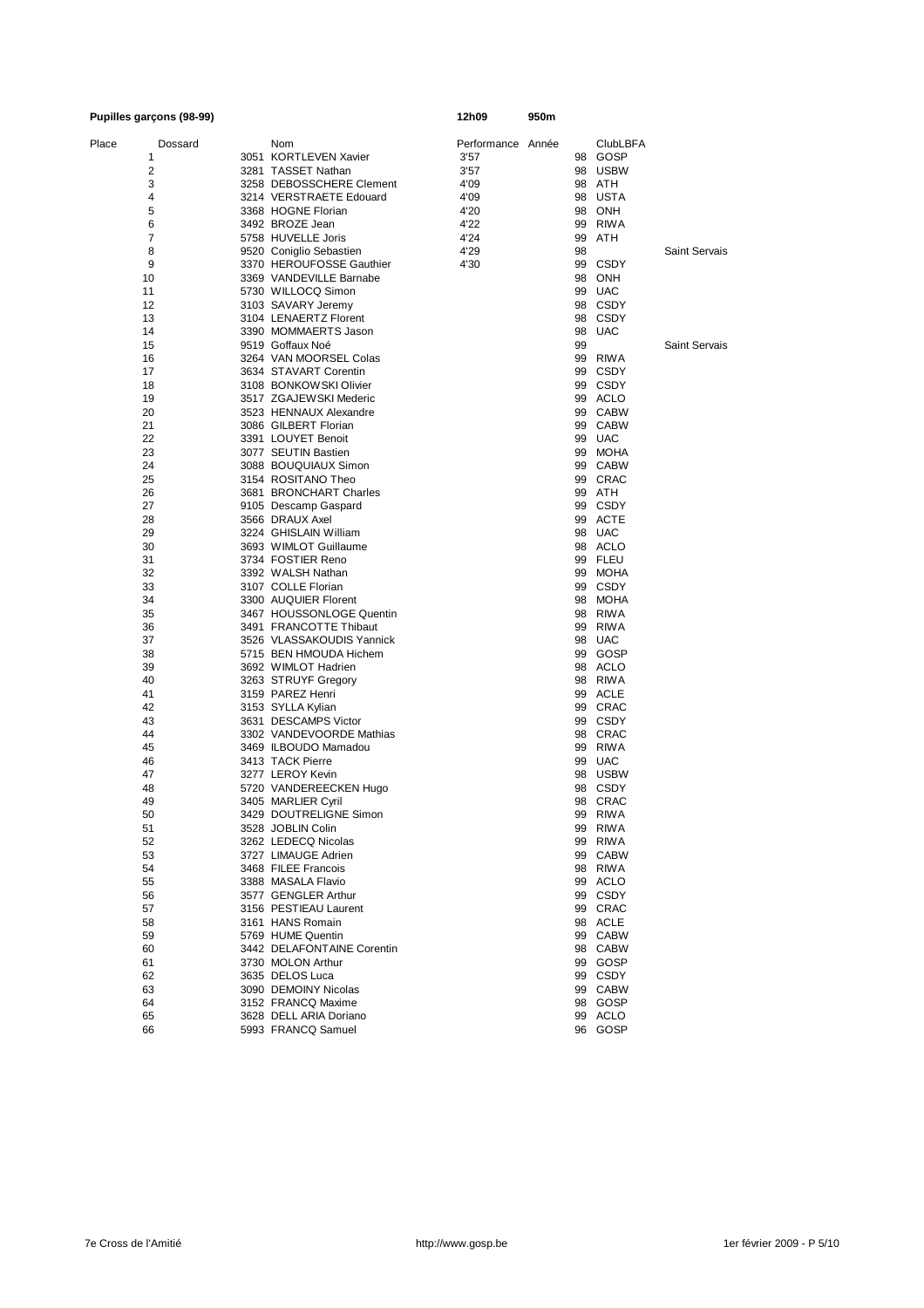|       | Pupilles filles (98-99) |  |                           | 12h15             | 950m |    |                 |            |
|-------|-------------------------|--|---------------------------|-------------------|------|----|-----------------|------------|
| Place | Dossard                 |  | Nom                       | Performance Année |      |    | <b>ClubLBFA</b> |            |
| 1     |                         |  | 3024 DEMEY Morgane        | 4'21              |      | 98 | CSDY            |            |
| 2     |                         |  | 2992 DUFOUR Chloe         | 4'28              |      | 98 | MOHA            |            |
| 3     |                         |  | 3084 LEKEUX Melane        | 4'30              |      |    | 98 MOHA         |            |
| 4     |                         |  | 2740 SAVARY Fanny         | 4'41              |      |    | 98 CSDY         |            |
| 5     |                         |  | 3160 FORET Marion         | 4'44              |      |    | 98 CSDY         |            |
| 6     |                         |  | 2742 MARCHAND Raphaelle   | 4'45              |      |    | 99 CSDY         |            |
| 7     |                         |  | 2744 FONTAINE Valentine   | 4'47              |      |    | 98 CSDY         |            |
| 8     |                         |  | 3161 COULON Geraldine     | 4'47              |      |    | 98 CSDY         |            |
| 9     |                         |  | 2978 OLLEVIER Fiona       | 4'47              |      |    | 99 CSDY         |            |
| 10    |                         |  | 3325 LELEUX Camille       | 4'51              |      |    | 98 ATH          |            |
| 11    |                         |  | 2743 JACQUES Charline     |                   |      |    | 98 CSDY         |            |
| 12    |                         |  | 2730 DI GIUSEPPE Cloe     |                   |      |    | 99 ACLO         |            |
| 13    |                         |  | 2784 ALBERT Stephanie     |                   |      |    | 98 CRAC         |            |
| 14    |                         |  | 3203 BUISSIN Sarah        |                   |      |    | 98 CSDY         |            |
| 15    |                         |  | 3102 LEBRUN Noemie        |                   |      |    | 99 CRAC         |            |
| 16    |                         |  | 2904 FINFE Alyce          |                   |      |    | 99 MOHA         |            |
| 17    |                         |  | 3159 VERHOEVEN Charlotte  |                   |      |    | 99 CSDY         |            |
| 18    |                         |  | 2987 VANDEVELDE Alexandra |                   |      |    | 98 ACTE         |            |
| 19    |                         |  | 2701 DUFAUX Davine        |                   |      |    | 98 SMAC         |            |
| 20    |                         |  | 3109 PIERRET Melusine     |                   |      |    | 98 CABW         |            |
| 21    |                         |  | 2851 EGHELS Odile         |                   |      |    | 98 CABW         |            |
| 22    |                         |  | 2741 NYSTEN Estelle       |                   |      |    | 98 CSDY         |            |
| 23    |                         |  | 2991 FRAIX Sophie         |                   |      |    | 98 ACLO         |            |
| 24    |                         |  | 3069 IRVINE Molly*        |                   |      |    | 98 RIWA         |            |
| 25    |                         |  | 5238 CONRARDY Camille     |                   |      |    | 98 FLEU         |            |
| 26    |                         |  | 2872 CULPIN Ophelie       |                   |      | 99 | ACTE            |            |
| 27    |                         |  | 2838 ROELANDT Lucie       |                   |      | 98 | ACLO            |            |
| 28    |                         |  | 9508 Denis Elodie         |                   |      | 98 |                 | Targissart |
| 29    |                         |  | 3106 GIGOT Laura          |                   |      | 98 | CRAC            |            |
| 30    |                         |  | 2942 DUFEYS Carole        |                   |      | 99 | <b>SMAC</b>     |            |
| 31    |                         |  | 3343 JOIRIS Louise        |                   |      | 99 | <b>CABW</b>     |            |
| 32    |                         |  | 3284 PESENTI Lena         |                   |      |    | 98 CABW         |            |
| 33    |                         |  | 2752 DEMANET Fanny        |                   |      |    | 99 CSDY         |            |
| 34    |                         |  | 3163 BESEME Berenice      |                   |      |    | 99 CABW         |            |
| 35    |                         |  | 3207 NICAISE Mathilde     |                   |      |    | 98 CRAC         |            |
| 36    |                         |  | 2847 FOLIE Clara          |                   |      |    | 98 CABW         |            |
| 37    |                         |  | 3119 ROBLES Violette      |                   |      |    | 99 RIWA         |            |
| 38    |                         |  | 5233 RAHIR Caroline       |                   |      | 99 | GOSP            |            |
| 39    |                         |  | 3335 PAUNET Maira         |                   |      |    | 99 ACTE         |            |
| 40    |                         |  | 2717 ROUSSEAUX Sarah      |                   |      |    | 99 CABW         |            |
| 41    |                         |  | 2993 DUFOUR Circe         |                   |      |    | 98 MOHA         |            |
| 42    |                         |  | 3293 SNESSENS Shaony      |                   |      |    | 99 FLEU         |            |
| 43    |                         |  | 3043 GILBERT Dorine       |                   |      |    | 98 CABW         |            |
| 44    |                         |  | 3230 CHARTIER Camille     |                   |      |    | 99 CRAC         |            |
| 45    |                         |  | 2839 CACI Elisa           |                   |      | 99 | ACLO            |            |
| 46    |                         |  | 3250 BRONCHART Mathilde   |                   |      |    | 99 ATH          |            |
| 47    |                         |  | 3182 DUMAY Justine        |                   |      |    | 99 CRAC         |            |
| 48    |                         |  | 3197 CATHERINE Emeline    |                   |      |    | 99 CRAC         |            |
| 49    |                         |  | 2732 CHERCHI Sarah        |                   |      |    | 99 ACLO         |            |
| 50    |                         |  | 3028 CLEMENT Oceane       |                   |      |    | 99 CRAC         |            |
| 51    |                         |  | 3146 DEWITTE Sophie       |                   |      |    | 99 CRAC         |            |
| 52    |                         |  | 3121 DELAFONTAINE Aurelia |                   |      | 99 | <b>CABW</b>     |            |
| 53    |                         |  | 3130 ALTENHOVEN Anais     |                   |      | 98 | ONH             |            |
| 54    |                         |  | 3379 BEN HMOUDA Sarah     |                   |      | 99 | GOSP            |            |
| 55    |                         |  | 2995 HOCQ Darianne        |                   |      |    | 98 UAC          |            |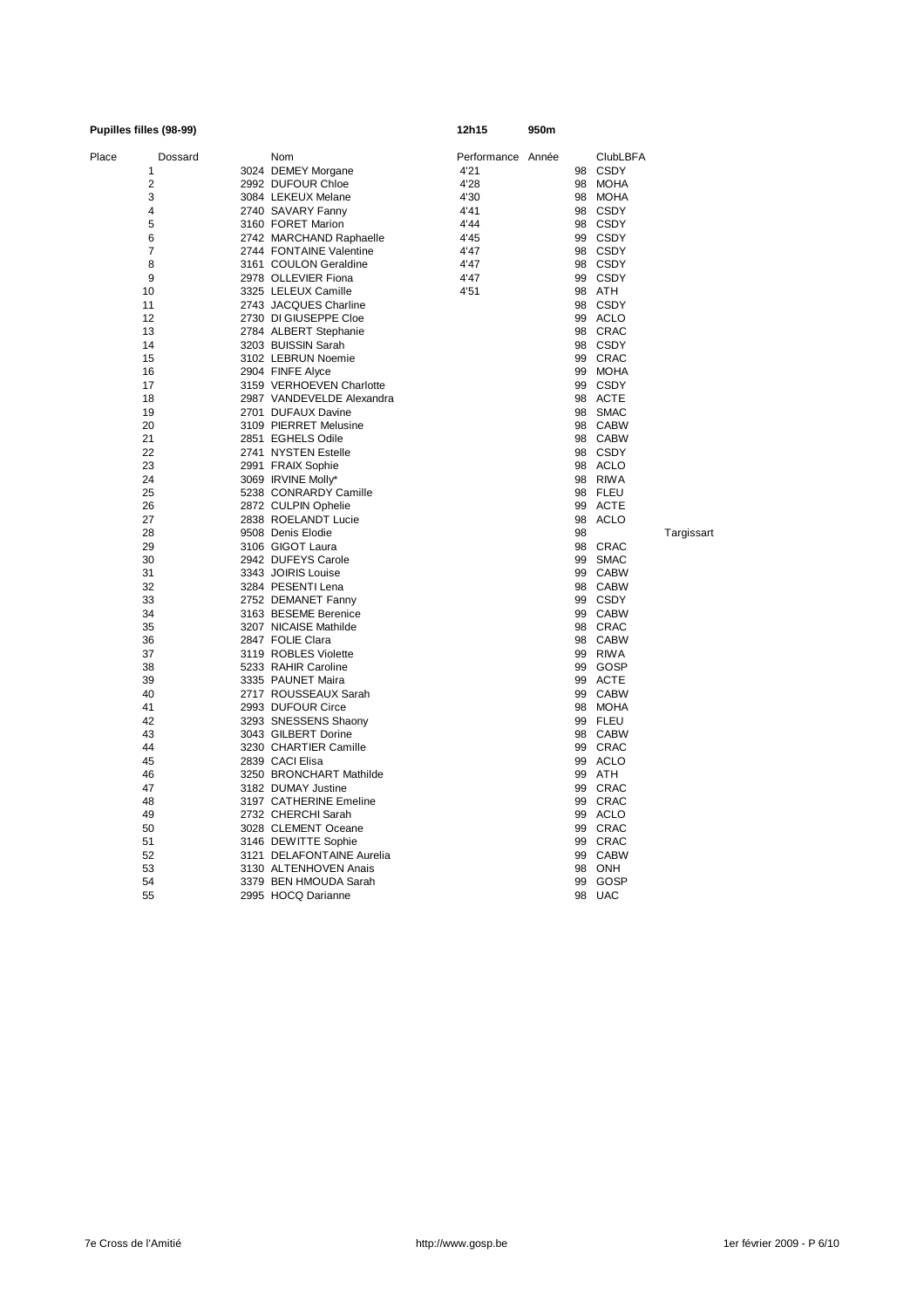|       | Minimes garçons (96-97) |                               | 12h21             | 1700m |    |                 |                      |
|-------|-------------------------|-------------------------------|-------------------|-------|----|-----------------|----------------------|
| Place | Dossard                 | Nom                           | Performance Année |       |    | <b>ClubLBFA</b> |                      |
|       | 1                       | 6066 DELFORGE Rodolphe        | 7'36              |       |    | 96 UAC          |                      |
|       | 2                       | 6357 DELVOIE Maxime           | 7'39              |       |    | 97 CSDY         |                      |
|       | 3                       | 6269 DESMETTE Loic            | 7'41              |       |    | 96 USTA         |                      |
|       | 4                       | 6297 HENNAUX Loic             | 7'43              |       |    | 96 CABW         |                      |
|       | 5                       | 6005 VERMOESEN Anthony        | 7'44              |       |    | 96 ACLE         |                      |
|       | 6                       | 6302 WILLOCQ Baptiste         | 7'48              |       |    | 96 UAC          |                      |
|       | 7                       | 5955 FONTAINE Tanguy          | 7'50              |       |    | 96 CSDY         |                      |
|       | 8                       | 6292 DEMOLDER Thibault        | 7'50              |       |    | 96 MOHA         |                      |
|       | 9                       | 6516 MARTIN Sacha             | 7'51              |       |    | 97 MOHA         |                      |
|       | 10                      | 9518 De Keyser Cédric         | 7'52              |       | 96 |                 | <b>Bruxelles</b>     |
|       | 11                      | 5962 MORELLE Antoine          |                   |       |    | 97 CSDY         |                      |
|       | 12                      | 5927 BOULVIN Dorian           |                   |       |    | 97 CABW         |                      |
|       | 13                      | 5996 SCHIKOWSKY Alex          |                   |       |    | 96 CRAC         |                      |
|       | 14                      | 6219 ALAERTS Martin           |                   |       |    | 96 RIWA         |                      |
|       | 15                      | 6078 COMBLEZ Aurelien         |                   |       |    | 96 CABW         |                      |
|       | 16                      | 6056 COLQUHOUN Timote         |                   |       |    | 97 DS           |                      |
|       | 17                      | 6305 DE LIEVRE Achile         |                   |       |    | 96 RIWA         |                      |
|       | 18                      | 9002 Kowalski Danny           |                   |       | 96 |                 | HAC 59 FR            |
|       | 19                      | 6228 STURBOIS Martin          |                   |       |    | 96 CABW         |                      |
|       | 20                      | 6190 LEMAIRE Sebastien        |                   |       |    | 96 CSDY         |                      |
|       | 21                      | 6060 ROELANDT Mathieu         |                   |       |    | 96 ACLO         |                      |
|       | 22                      | 6253 DUJARDIN Paul Emile      |                   |       |    | 97 ACLE         |                      |
|       | 23                      | 6088 ALLEYN Thomas            |                   |       |    | 96 ACLO         |                      |
|       | 24                      | 5937 BOUQUIAUX Julien         |                   |       |    | 97 CABW         |                      |
|       | 25                      | 6371 FAGERBAKKE Eldar*        |                   |       |    | 97 USBW         |                      |
|       | 26                      | 5956 FLOCK Batiste            |                   |       |    | 97 CSDY         |                      |
|       | 27                      | 5901 BABUSIAUX Gil            |                   |       |    | 96 GOSP         |                      |
|       | 28                      | 5902 STRALE Louis             |                   |       |    | 96 SMAC         |                      |
|       | 29                      | 5999 GILLES Alexandre         |                   |       |    | 96 CRAC         |                      |
|       | 30                      | 5923 SPRUMONT Gregoire        |                   |       |    | 97 MOHA         |                      |
|       | 31                      | 6330 DE PAEPE Loic            |                   |       |    | 97 CABW         |                      |
|       | 32                      | 6313 NOLF Maxime              |                   |       |    | 97 RIWA         |                      |
|       | 33                      | 6317 FLACK Arthur             |                   |       |    | 96 RIWA         |                      |
|       | 34                      | 6376 CHAUDIERE Arno           |                   |       |    | 97 UAC          |                      |
|       | 35                      | 6312 DE PAEPE Arnaud          |                   |       |    | 97 CABW         |                      |
|       | 36                      | 6379 WILMS Quentin            |                   |       |    | 97 CSDY         |                      |
|       | 37                      | 5951 LEONARD Pierre           |                   |       |    | 97 CSDY         |                      |
|       | 38                      | 6286 JANQUART Louis           |                   |       |    | 97 FLEU         |                      |
|       | 39                      | 6087 DUSAUSSOIS Guillaume     |                   |       |    | 96 ACLO         |                      |
|       | 40                      | 6299 CHAMPION Flavian         |                   |       |    | 97 UAC          |                      |
|       | 41                      | 6384 ATLOUH Alex              |                   |       |    | 96 CRAC         |                      |
|       | 42                      | 5949 MARCHAND Matthieu        |                   |       |    | 97 CSDY         |                      |
|       | 43                      | 6221 POTIER Guillaume         |                   |       |    | 97 RIWA         |                      |
|       | 44                      | 9015 Vraux Victor             |                   |       | 97 |                 | Collège des Jésuites |
|       | 45                      | 6069 JUHASZ Aurelien          |                   |       |    | 97 UAC          |                      |
|       | 46                      | 6255 SIMON Pierre             |                   |       |    | 96 ACCO         |                      |
|       | 47                      | 6195 DEGUELDRE Simon          |                   |       |    | 97 UAC          |                      |
|       | 48                      | 6208 MARLIER Alexandre        |                   |       |    | 97 CRAC         |                      |
|       | 49                      | 6006 MARQUEBREUCQ LICKY       |                   |       |    | 97 ACLE         |                      |
|       | 50                      | 6414 FASOL Jerome             |                   |       |    | 97 CABW         |                      |
|       | 51                      | 6093 BOSSIER Tim              |                   |       |    | 97 RIWA         |                      |
|       | 52                      | 9001 Dziembowski Quentin      |                   |       | 97 |                 | HAC 59 FR            |
|       | 53                      | 6383 NICAISE Pierre           |                   |       |    | 96 CRAC         |                      |
|       | 54                      | 6191 DRUGMAND Arnaud          |                   |       |    | 96 ACLO         |                      |
|       | 55                      | 6001 ROSITANO Luca            |                   |       |    | 97 CRAC         |                      |
|       | 56                      | 6558 BALLEZ Guy               |                   |       |    | 96 ACCO         |                      |
|       | 57                      | 6192 MASALA Bruno             |                   |       |    | 96 ACLO         |                      |
|       | 58                      | 6306 ROBLES BENAVIDES Esteban |                   |       |    | 96 RIWA         |                      |
|       | 59                      | 6067 FREDRIX Nicolas          |                   |       |    | 96 UAC          |                      |
|       | 60                      | 9521 Delpire Maxence          |                   |       | 97 |                 | Monceau              |
|       | 61                      | 6318 DESCAMPS Nicolas         |                   |       |    | 97 RIWA         |                      |
|       | 62                      | 6247 VANDEN BRANDE Erwin      |                   |       |    | 97 UAC          |                      |
|       | 63                      | 6246 VANDEN BRANDE Hugo       |                   |       |    | 97 UAC          |                      |
|       | 64                      | 6569 MAGEREN Maxime           |                   |       |    | 96 GOSP         |                      |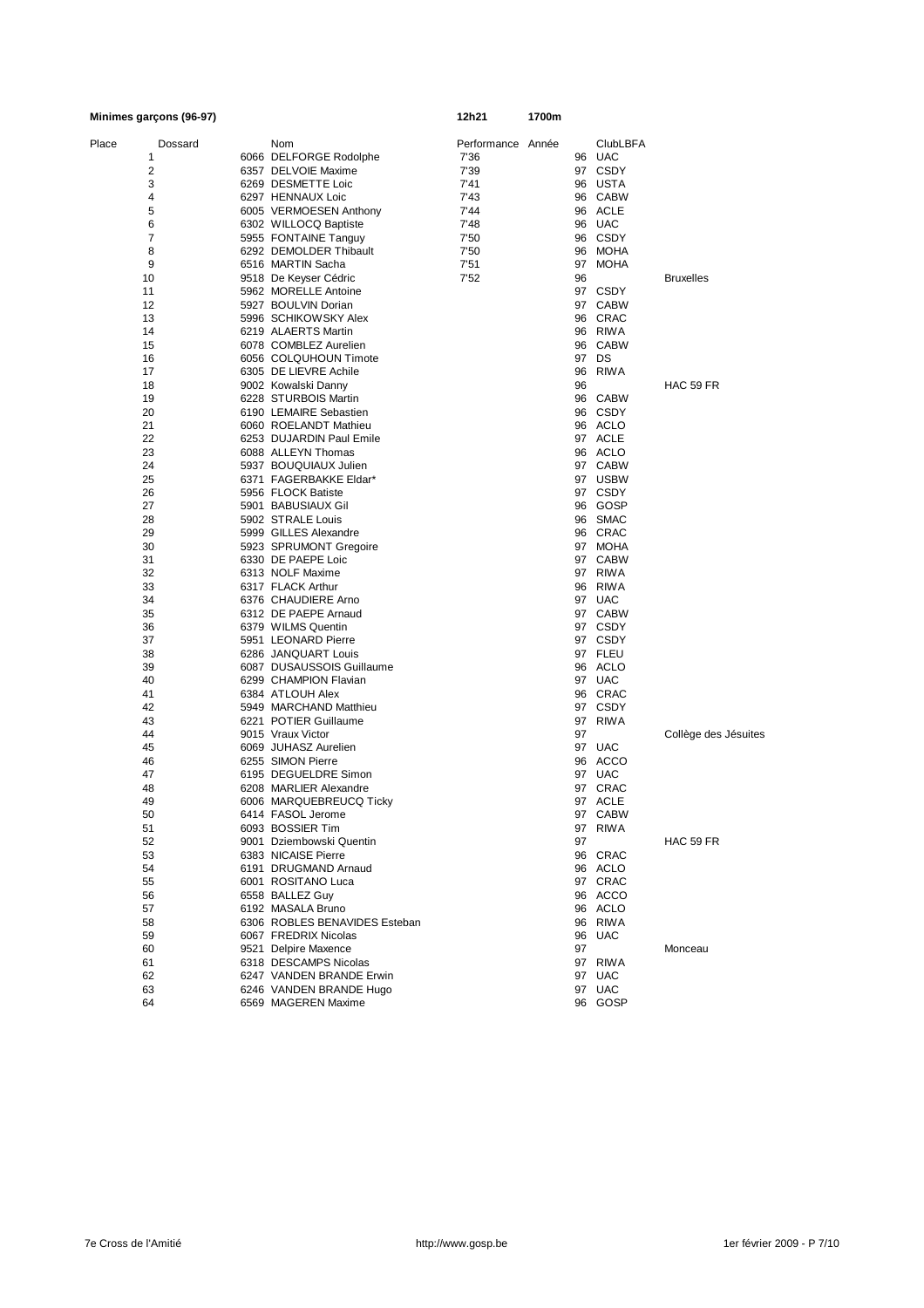| Minimes filles (96-97) |                              | 12h31             | 1500m |    |                 |                       |
|------------------------|------------------------------|-------------------|-------|----|-----------------|-----------------------|
| Place<br>Dossard       | <b>Nom</b>                   | Performance Année |       |    | <b>ClubLBFA</b> |                       |
| 1                      | 5288 VAN DEN ABEELE Elodie   | 6'24              |       |    | 96 ACLO         |                       |
| 2                      | 5580 LEKEUX Amandine         | 6'33              |       |    | 96 MOHA         |                       |
| 3                      | 5830 DELBRUYERE Clara        | 6'43              |       |    | 96 CABW         |                       |
| 4                      | 5501 OLLEVIER Joy            | 6'45              |       |    | 96 CSDY         |                       |
| 5                      | 5505 DRAUX Celine            | 6'51              |       |    | 97 ACTE         |                       |
| 6                      | 5316 VAN UYTRECHT Manon      | 6'56              |       |    | 96 ACLO         |                       |
| $\overline{7}$         | 6400 Labeau Ophelie          | 6'57              |       |    | 97 ASSA         |                       |
| 8                      | 5606 VANDEMEULEBROECKE Sarah | 7'04              |       |    | 97 ATH          |                       |
| 9                      | 5498 STAVART Marie           | 7'06              |       |    | 97 CSDY         |                       |
| 10                     | 5772 MOLON Leana             | 7'10              |       |    | 96 GOSP         |                       |
| 11                     | 5303 HEENAN Shannon          |                   |       |    | 97 CSDY         |                       |
| 12                     | 5492 CASTERMAN Julie         |                   |       |    | 96 GOSP         |                       |
| 13                     | 5322 PARDOMS Charlotte       |                   |       |    | 97 ACLE         |                       |
| 14                     | 5387 PICRON Candice          |                   |       |    | 96 OSGA         |                       |
| 15                     | 5417 TEIRLINCKX Estelle      |                   |       |    | 97 CABW         |                       |
| 16                     | 5251 DUFAUX Damienne         |                   |       |    | 96 SMAC         |                       |
| 17                     | 5620 JOBLIN Odile            |                   |       |    | 97 RIWA         |                       |
| 18                     | 5392 BOUVENCOURT Julie       |                   |       |    | 96 CABW         |                       |
| 19                     | 5319 ALBERT Virginie         |                   |       |    | 96 CRAC         |                       |
| 20                     | 5542 DENIS Sandra            |                   |       |    | 97 CABW         |                       |
| 21                     | 5508 COLINET Camille         |                   |       |    | 97 ACLO         |                       |
| 22                     | 5286 DUBOIS Manon            |                   |       |    | 96 GOSP         |                       |
| 23                     | 5273 GOUDELOUF Valentine     |                   |       |    | 96 MOHA         |                       |
| 24                     | 5499 DE LUCA Laura           |                   |       |    | 97 CSDY         |                       |
| 25                     | 5621 WITTKE Ines*            |                   |       |    | 97 RIWA         |                       |
| 26                     | 5408 COLLIN Alicia           |                   |       |    | 97 RIWA         |                       |
| 27                     | 5781 HULIN Clara             |                   |       |    | 97 RIWA         |                       |
| 28                     | 5563 FILEE Florence          |                   |       |    | 96 RIWA         |                       |
| 29                     | 9517 Nicaise Olivia          |                   |       | 97 |                 | Corroy-le-Château     |
| 30                     | 5276 ROUSSEAUX Laura         |                   |       |    | 97 CABW         |                       |
| 31                     | 5298 GILLAIN Alice           |                   |       |    | 97 CSDY         |                       |
| 32                     | 5850 RAHIR Celine            |                   |       |    | 96 GOSP         | ?                     |
| 33                     | 5780 PIETERMANS Odelia       |                   |       |    | 97 RIWA         |                       |
| 34                     | 9511 Roland Ophélie          |                   |       | 97 |                 | <b>Ursulines Mons</b> |
| 35                     | 5610 ANTHOINE Marie Sophie   |                   |       |    | 96 FLEU         |                       |
| 36                     | 9512 Paunet Malika           |                   |       |    |                 | Biesme s/Thuin        |
| 37                     | 5766 BILLECI Laura           |                   |       |    | 97 ACTE         |                       |

|       | Juniors messieurs (90-91) |                        | 12h40             | 7950m |    |                 |             |
|-------|---------------------------|------------------------|-------------------|-------|----|-----------------|-------------|
| Place | Dossard                   | <b>Nom</b>             | Performance Année |       |    | <b>ClubLBFA</b> |             |
|       |                           | 493 Van Lunter Yannick | 33'59             |       | 91 | - VS            |             |
|       |                           | 9516 Givron Régis      | 35'10             |       | 90 |                 | <b>ISMJ</b> |
|       |                           | 100 COLLIN Mathieu     | 35'55             |       | 90 | <b>UAC</b>      |             |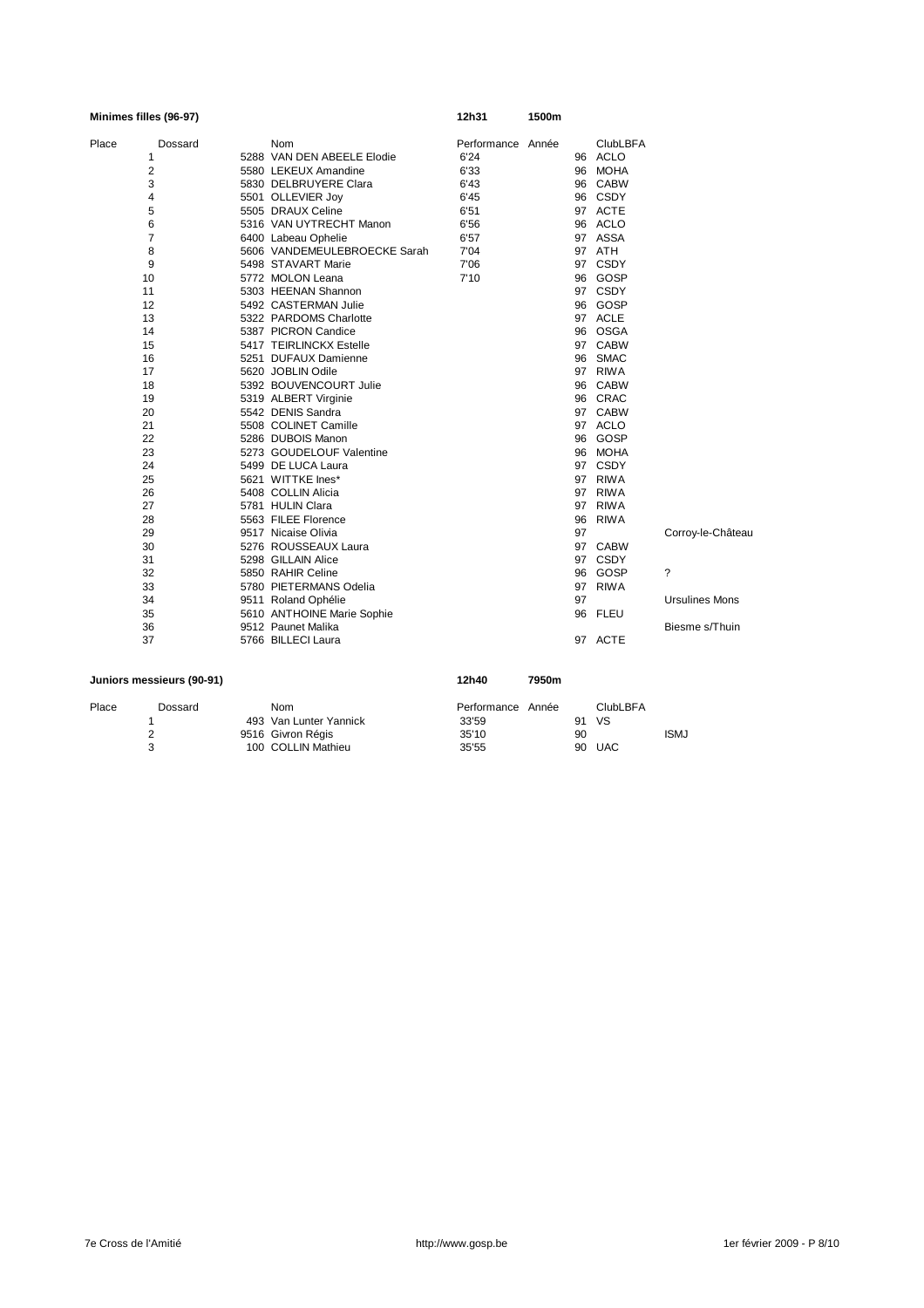| Masters messieurs (73 et avant) |                               | 12h40             | 7950m  |    |                 |                  |
|---------------------------------|-------------------------------|-------------------|--------|----|-----------------|------------------|
| Dossard<br>Place                | Nom                           | Performance Année |        |    | <b>ClubLBFA</b> |                  |
| 1                               | 3589 BARAS Frederic           | 29'35             |        |    | 70 DS           |                  |
| 2                               | 4584 Van Der Hoeven Marc      | 30'04             |        |    | 60 VS           |                  |
| 3                               | 3481 VAN DEN ABEELE Sebastian | 30'09             |        |    | 70 ACLO         |                  |
| 4                               | 9019 Renuart Denis            | 30'28             |        |    | 72 CABW         |                  |
| 5                               | 3595 CONIGLIO Lorenzo         | 31'25             |        | 71 | <b>UAC</b>      |                  |
| 6                               | 3990 LAMOUR Jean              | 31'58             |        |    | 67 ARCH         |                  |
| 7                               | 3490 RICHARD Pierre           | 32'30             |        |    | 64 CSDY         |                  |
| 8                               | 3512 VANCASTER Pierre         | 32'55             |        |    | 73 CABW         |                  |
| 9                               | 3601 FILEE Eric               | 33'11             |        |    | 60 UAC          |                  |
| 10                              | 3936 SOYEZ Frank              | 33'19             |        |    | 65 MOHA         |                  |
| 11                              | 3914 DEGUELDRE Jean Francois  | 33'23             |        |    | 72 ACCO         |                  |
| 12                              | 9020 Dutrifoy Alexandre       | 33'47             |        | 73 |                 | <b>ESM</b>       |
| 13                              | 3766 LEPIED Philippe          |                   |        |    | 60 ACCO         |                  |
| 14                              | 9503 Gouverneur Benoît        |                   |        |    | 73 CRAC         |                  |
| 15                              | 3767 GINESTRELLI William      |                   |        |    | 56 ACCO         |                  |
| 16                              | 3935 RIGO Claude              |                   |        |    | 55 MOHA         |                  |
| 17                              | 3933 RODIA Angelo             |                   |        |    | 66 MOHA         |                  |
| 18                              | 3825 LACROIX Miguel           |                   |        |    | 72 ACLO         |                  |
| 19                              | 3867 JACQUY Rudy              |                   |        |    | 61 ACCO         |                  |
| 20                              | 3834 EVERAERT Christian       |                   |        |    | 64 MOHA         |                  |
| 21                              | 4073 WIMLOT Marc              |                   |        |    | 66 ACLO         |                  |
| 22                              | 3603 MANIQUET Michel          |                   |        |    | 63 UAC          |                  |
| 23                              | 3765 REMY Philippe            |                   |        |    | 62 ACCO         |                  |
| 24                              | 3805 MAGIS Bernard            |                   |        |    | 50 ACCO         |                  |
| 25                              | 3526 MAILIER Christian        |                   |        |    | 56 CRAC         |                  |
| 26                              | 3931 HOYAS Serge              |                   |        |    | 63 MOHA         |                  |
| 27                              | 3697 BILON Eusebe*            |                   |        |    | 53 CRAC         |                  |
| 28                              | 3618 RYS Jean Jacques         |                   |        |    | 59 CABW         |                  |
| 29                              | 3596 DEBRULLE Etienne         |                   |        |    | 70 UAC          |                  |
| 30                              | 9105 Tonnon Gaetan            |                   |        | 69 |                 | Gerpinnes        |
| 31                              | 3969 SAUSSEZ Pascal           |                   |        |    | 57 CABW         |                  |
| 32                              | 3522 ROSITANO Donato          |                   |        |    | 65 CRAC         |                  |
| 33                              | 3657 SKOWRONSKI Bernard       |                   |        |    | 72 FLEU         |                  |
| 34                              | 3752 BERTRAND Philippe        |                   |        |    | 66 CSDY         |                  |
| 35                              | 3778 MARLIER Fabrice          |                   |        |    | 68 CRAC         |                  |
| 36                              | 3606 FERAUCHE Jean Marie      |                   |        |    | 49 UAC          |                  |
| 37                              | 4013 BOTTEMANE Dominique      |                   |        |    | 61 EAH          |                  |
| 38                              | 3760 DRUGMAND Pascal          |                   |        |    | 66 ACLO         |                  |
| 39                              | 4018 DENYS Andre              |                   |        |    | 56 CRAC         |                  |
| 40                              | 3762 MASALA Vincenzo          |                   |        |    | 67 ACLO         |                  |
| 41                              | 9009 Dziembowski Gérald       |                   |        | 66 |                 | HAC 59 FR        |
| 42                              | 4202 DE SUTTER Jean Luc       |                   |        |    | 56 ACLO         |                  |
| 43                              | 3614 BOVY Daniel              |                   |        |    | 46 CABW         |                  |
| 44                              | 3761 MASSART Victor           |                   |        |    | 53 ACLO         |                  |
| 45                              | 4123 COMANDINI Luciano        |                   |        | 56 | UAC             |                  |
| 46                              | 9008 Cartal Fabrice           |                   |        | 70 |                 | <b>HAC 59 FR</b> |
| 47                              | 9010 Trehaut Guy              |                   |        | 57 |                 | HAC 59 FR        |
| Seniors messieurs (74-89)       |                               | 12h40             | 10100m |    |                 |                  |
| Place<br>Dossard                | Nom                           | Performance Année |        |    | <b>ClubLBFA</b> |                  |
| 1                               | 1167 BARBIER Benjamin         | 36'43             |        |    | 82 CABW         |                  |
| $\overline{2}$                  | 1214 LAHBIB Mehdi             | 38'03             |        |    | 84 ACTE         |                  |

 $\begin{array}{cccccccc} 2 & 1214 & \text{LAHBIB Method} & & & 38'03 & & 84 & \text{ACTE} \\ 3 & 1501 & \text{GARBA Bouba*} & & & 38'41 & & 88 & \text{MOHA} \\ 4 & 1225 & \text{BENOTT Mathieu} & & 39'08 & & 85 & \text{CABW} \\ 5 & 1015 & \text{THONNART Julian} & & 39'52 & & 78 & \text{CABW} \\ 6 & 1287 & \text{LOISEAU Julin} & & 40'47 & & 82 & \text{MOHA} \\ 7 & 1842 & \$ 4 1225 BENOIT Mathieu 39'08 85 CABW 5 1015 THONNART Julien 39'52 78 CABW 6 1287 LOISEAU Julien 40'47 82 MOHA 7 1842 Van Der Hoeven Tim 42'30 85 VS

9 1309 MADONIA Bruno 75 ACLO

8 9017 Wieczor Kevin 86 ESM

10 10 1000 M/L DOM/L DATE:<br>10 9007 Brouillard Christophe 19007 77 HAC 59 FR